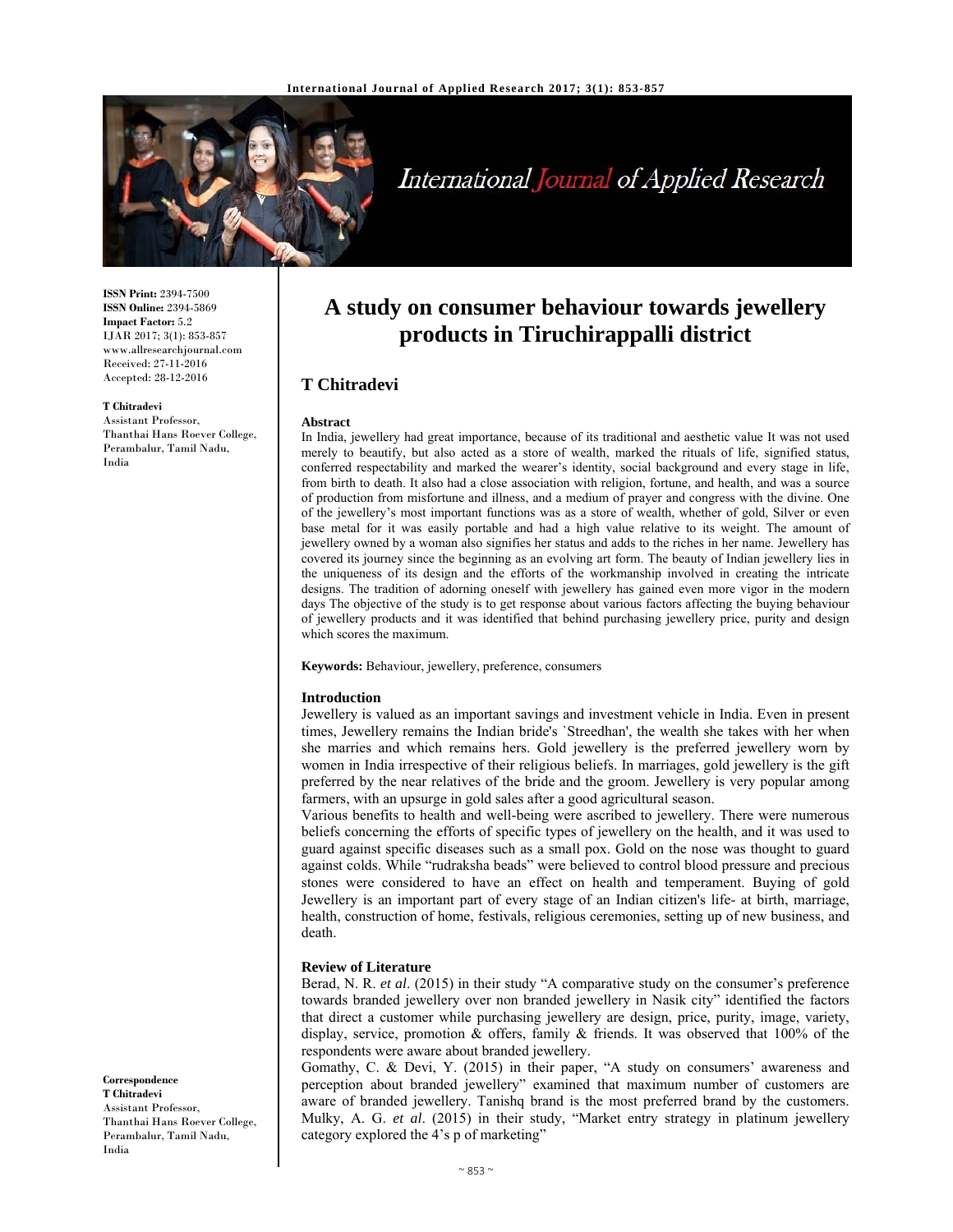found that the jewellery market in India is booming, with many players placed at different points on the spectrum of price, quality, innovation and design.

Rawal, K. R. (2015) in their research, "A study of consumer buying behaviour for purchasing of diamond jewellery from branded retailers" determined the factors influencing consumer buying behaviour to select branded jewellery product from branded outlets. This study helps to get an idea about the customer's expectation, perception and attitudes of consumer towards branded jewellery.

Ramachandran, K. K. & Karthick, K. K. (2014) in their paper, "A study on the perception of customers towards branded jewellery" found that branded jewellery products have formed a sort of revolution in the field of jewellery market. The main attraction of branded jewellery is that it has a unique style of their own that differentiates them from unbranded jewellery.

Jyothi, M. B. & K. V. S. N. Babu (2014) in their study, "An empirical study on consumer preferences towards branded jewellery in Tirupati." discovered that the varieties, purity of the gold, brand image and its positioning in the market, service provided, advertisement, brand familiarity, offers, promotional schemes, celebrity endorsement, are the major factors which affect the behaviour of the consumers.

Asha, K. & Christopher, S. E. (2014) in their research, "A study on buying behaviour of customers towards branded and non-branded gold jewellery with reference to Kanyakumari district" found that most of the people buy gold jewellery for the marriages in their family, wedding ceremony, anniversaries, baby birth, birthdays, festivals, financial gain

Vadra, R. & Malhotra, G, G. (2014) in their study, "Customer perception towards branded jewellery in India" investigated that the consumers buying behaviour also shows a shift from content to design in jewellery i.e. fashionable jewellery.

Raju, K. V. & Kumar, D. P. (2013) in their work, "A study on consumer preference on branded jewellery in Hyderabad" found that the guiding factor behind buying jewellery is price, purity, design, variety, the brand image; influence of family and friends.

#### **Objectives of the study**

- 1. To study the consumer's attitude, expectations and behaviour patterns in purchasing gold jewellery.
- 2. To reveal the various factors influencing the purchase decision.
- 3. To study the reasons for preferences towards jewellery as an investment.
- 4. To analyze the level of brand awareness, brand preferences and brand loyality and how it correlates among the respondents.
- 5. To offer suggestions for the consumer purchasing behavior on Jewellery in the study area.

#### **Methodology**

The study attempts to describe the consumer behaviour towards jewellery in and around Jewellery shops in Tiruchirappalli District. So, the Descriptive research design is to be used in the study to identify the consumer behaviour, preferences, expectations and awareness about the jewellery products. The researcher selected 500 consumers living in Tiruchirappalli district using the random sampling method and self prepared Structured

Questionnaire is used for data collection. Primary data was collected from the customers in and around Tiruchirappalli District. The secondary data is collected from journals, text books and through internet. The collected data were analyzed and clearly interpreted by means of using chisquare test to prove the hypothesis. The percentage analysis was computed for categorical data.

#### **Results and Discussions**

**Based on the analysis the interpretations are given below:** 

**Table 4.1:** Gender- Wise Classification

| Male<br>81<br>Female<br>319 | Gender | <b>No. of Consumers</b> | Percentage |
|-----------------------------|--------|-------------------------|------------|
|                             |        |                         |            |
|                             |        |                         |            |
|                             | Total  |                         |            |

(**Source:** primary data)

Table 4.1 reveals that 181 respondents were males, and 319 respondents were females. Majority of the respondents belong to the Gender of Females

**Table 4.2:** Age- Wise Classification

| Age       | <b>No. of Consumers</b> | <b>Percentage</b> |
|-----------|-------------------------|-------------------|
| 18-30     |                         | 11.6              |
| $31 - 40$ |                         | 16.6              |
| $41 - 50$ | 194                     | 38.8              |
| above 50  | 165                     | 33.0              |
| Total     | 500                     | 100.0             |
| $\sim$    | $\cdots$                |                   |

(**Source:** primary data)

Table 4.2 reveals that out of 500 consumers 11.6% of the respondents belongs to the age category of 18-30, 16.6%of the respondents belong to 31-40, 38.8% of the respondents belong to 18-25 and the remaining 33%belong to the age group 0f above 50.Majority of the respondents belong to the age group of 41-50.

**Table 4.3:** Marital Status -wise Classification

| <b>Marital Status</b>  | <b>No. of Consumers</b> | Percentage |
|------------------------|-------------------------|------------|
| married                | 441                     |            |
| Unmarried              |                         |            |
| Total                  | 500                     | 100.0      |
| (Source: primary data) |                         |            |

(**Source:** primary data)

Table 4.3 reveals that out of 500 respondents, 89.4% respondents were married, and 10.6% respondents were unmarried. Majority of the respondents belong to the status of married.

**Table 4.4:** Education- wise Classification

| <b>Education</b>        | <b>No. of Consumers</b> | Percentage |
|-------------------------|-------------------------|------------|
| Up to matriculation     | 119                     | 23.8       |
| secondary to graduation | 207                     | 41.4       |
| PG & above              | 103                     | 20.6       |
| Professional            |                         | 14.2       |
| Total                   | 500                     | 100.0      |

(**Source:** primary data)

Table 4.4 reveals that out of 500 respondents, 23.8% respondents have education qualification up to matriculation, and 41.4%% respondents were from secondary to graduation, and 20.6% respondents were from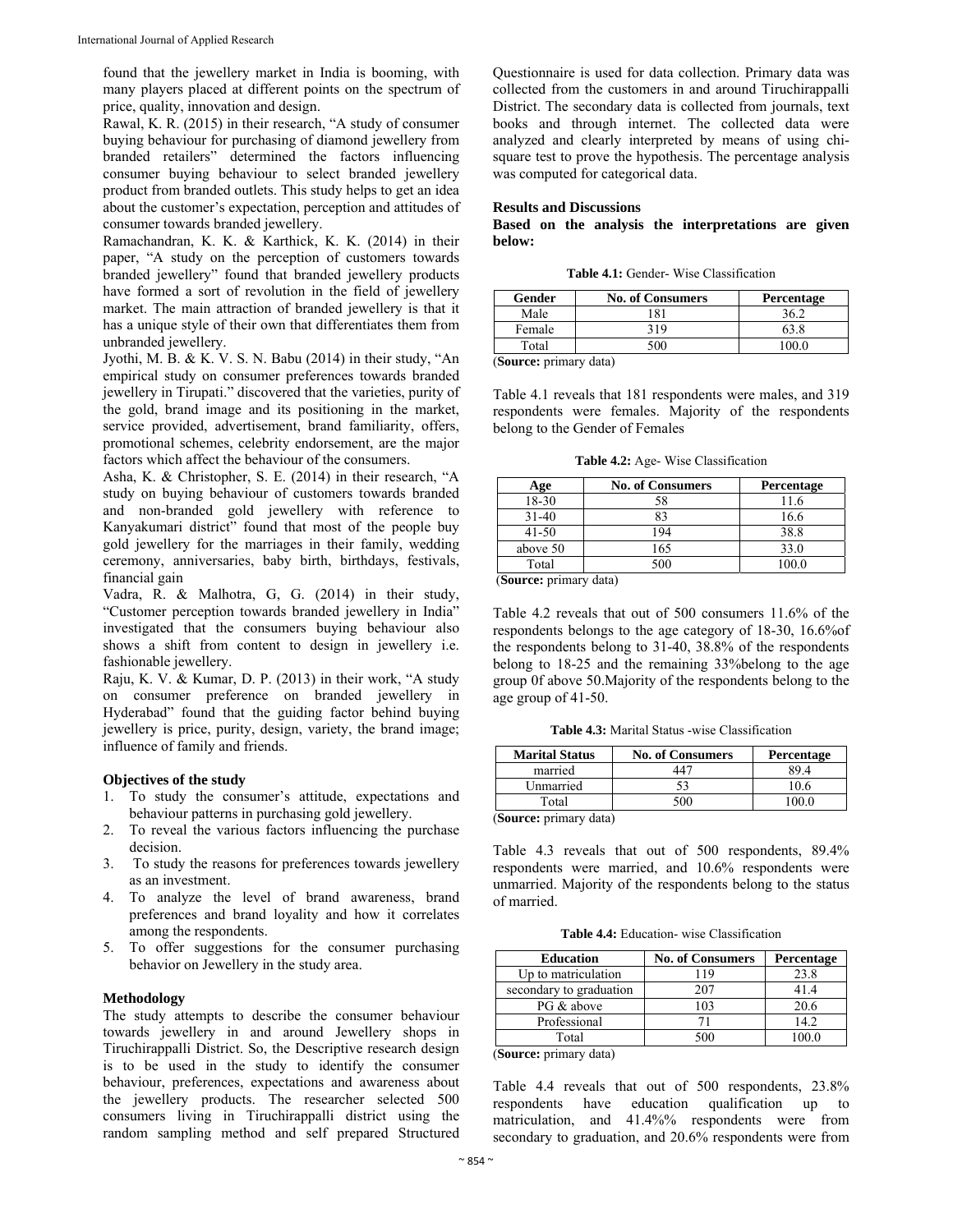PG and above,14.2% were from professional education. Majority of the respondents belong to the education of secondary to graduation.

| <b>Family income</b> | <b>No. of Consumers</b> | Percentage |
|----------------------|-------------------------|------------|
| less than 25000      | 196                     | 39.2       |
| 25001-50000          | 151                     | 30.2       |
| 50001-75000          |                         | 15.4       |
| 75000 -1,00,000      | 45                      | 9.0        |
| $1,00,000$ & above   |                         | 6.2        |
| Total                | 500                     | 100.0      |
| $\sim$               |                         |            |

**Table 4.5:** Monthly Family income- wise Classification

(**Source:** primary data)

Table 4.7 reveals that out of 500 respondents, 39.2% respondents were in the monthly family income of less than 25,000, 30.2% of respondents were up to 25,001-50,000, 15.4% respondents were up to50,001- 75,000, 9% respondents were up to75,000- 1,00,000, 6.2% respondents were up to the income 1,00,00. and above. Majority of the respondents belong to the monthly family income of less than 25,000**.** 

**Table 4.6:** Products in Jewellery Preferred

| <b>Products in Jewellery</b> | <b>No. of Consumers</b> | Percentage |
|------------------------------|-------------------------|------------|
| Earrings                     | 162                     | 32.4       |
| <b>Bangles</b>               | 53                      | 10.6       |
| Necklace                     | 42                      | 8.4        |
| Chains                       | 101                     | 20.2       |
| Rings                        | 86                      | 17.2       |
| <b>Bracelets</b>             | 56                      | 11.2       |
| Total                        | 500                     | 100.0      |

(**Source:** primary data)

The result shows that out of 500 respondents 32.4%of the respondents prefer to buy Earrings, 10.6% prefer to buy bangles, 8.4% prefer to buy necklace, 20.2% prefer to buy chains, 17.2% prefer to buy rings. and the remaining11.2% prefer to buy bracelets. Majority of the respondents prefer to buy Earrings

**Table 4.7:** Frequency of Purchase

| <b>Frequency of Purchase</b> | No. of Consumers | Percentage |
|------------------------------|------------------|------------|
| once in 3 months             | 20               | 4.0        |
| once in 6 months             |                  | 7.0        |
| once in a year               | 395              | 79.0       |
| Total                        | 500              |            |
| <br>$\sim$ $\sim$            |                  |            |

(**Source:** primary data)

The above table exhibits that 4% respondents purchase jewellery, once in 3months,17% respondents purchase jewellery once in 6 months, 79% respondents purchase jewellery once in a year. Majority of the respondents purchase jewellery, once in a year.

**Table 4.8:** Time Spend On Purchase

| Time spend       | <b>No. of Consumers</b> | Percentage |
|------------------|-------------------------|------------|
| 30 minutes       |                         |            |
| 40 minutes       | 220                     | 44 C       |
| 1 hour           |                         | 34.0       |
| more than 1 hour |                         |            |
| Total            |                         |            |

(**Source:** primary data)

The above table exhibits that 10% respondents spend time to purchase jewellery, in 30 minutes, 44% respondents spend time to purchase jewellery in 40 minutes, 34% respondents spend time to purchase jewellery in an hour, 12% respondents spend time to purchase jewellery, for more than 1 hour. Majority of the respondents spend time to purchase jewellery in 40 minutes.

**Table 4.9:** Preference to buy

| <b>Prefer to Buy</b> | <b>No. of Consumers</b> | <b>Percentage</b> |
|----------------------|-------------------------|-------------------|
| Investment           | 215                     | 43.0              |
| Fashion              |                         | 10.0              |
| Occasions            | 130                     | 26.0              |
| Festivals            |                         | 16.0              |
| Gifts                | ን ና                     | 5.0               |
| Total                | 500                     |                   |

(**Source:** primary data)

The above table exhibits that 43% respondents prefer to buy jewellery, for investment purpose, 10%respondents prefer to buy jewellery, for fashion 26% respondents prefer to buy jewellery, for occasions, 16%respondents prefer to buy jewellery, for festivals, 5%respondents prefer to buy jewellery, for gifts. Majority of the respondents prefer to buy jewellery, for investment.

**Table 4.10:** Attributes attract to purchase

| <b>Attributes</b>             | <b>No. of Consumers</b> | Percentage |
|-------------------------------|-------------------------|------------|
| Product quality               | 170                     | 34.0       |
| Gram and weight               | 80                      | 16.0       |
| Price                         | 120                     | 24.0       |
| Purity                        | 40                      | 8.0        |
| Designs                       | 30                      | 6.0        |
| Making and wastage<br>charges | 60                      | 12.0       |
| Total<br>--                   | 500                     | 100.0      |

(**Source:** primary data)

The above table exhibits that 34% respondents prefer the product quality attributes to purchase jewellery, 16%respondents prefer the gram and weight, 24% respondents prefer the price of the jewellery, 8%respondents prefer designs of jewellery, 12% respondents prefer the making and wastage charges in jewellery. Majority of the respondents prefer the product quality in jewellery

Table 4.11: Factors influence to buy

| <b>Factors influence</b> | <b>No. of Consumers</b> | Percentage |
|--------------------------|-------------------------|------------|
| Advertising              | 290                     | 58.0       |
| Shop display             | 65                      | 13.0       |
| Word of worth            | 30                      | 6.0        |
| Family/friends/relatives | 95                      | 19.0       |
| Attractive packaging     | 10                      | 2.0        |
| Dealer                   | 10                      | 2.0        |
| Total                    | 500                     | 100.0      |

(**Source:** primary data)

The above table exhibits that 58% respondents prefer advertising as a influencing factor which make them to purchase jewellery, 13%respondents prefer shop display, 6% respondents prefer word of mouth, 19%respondents prefer family/friends/relatives, 2%respondents prefer attractive packaging, 2% respondents prefer dealer for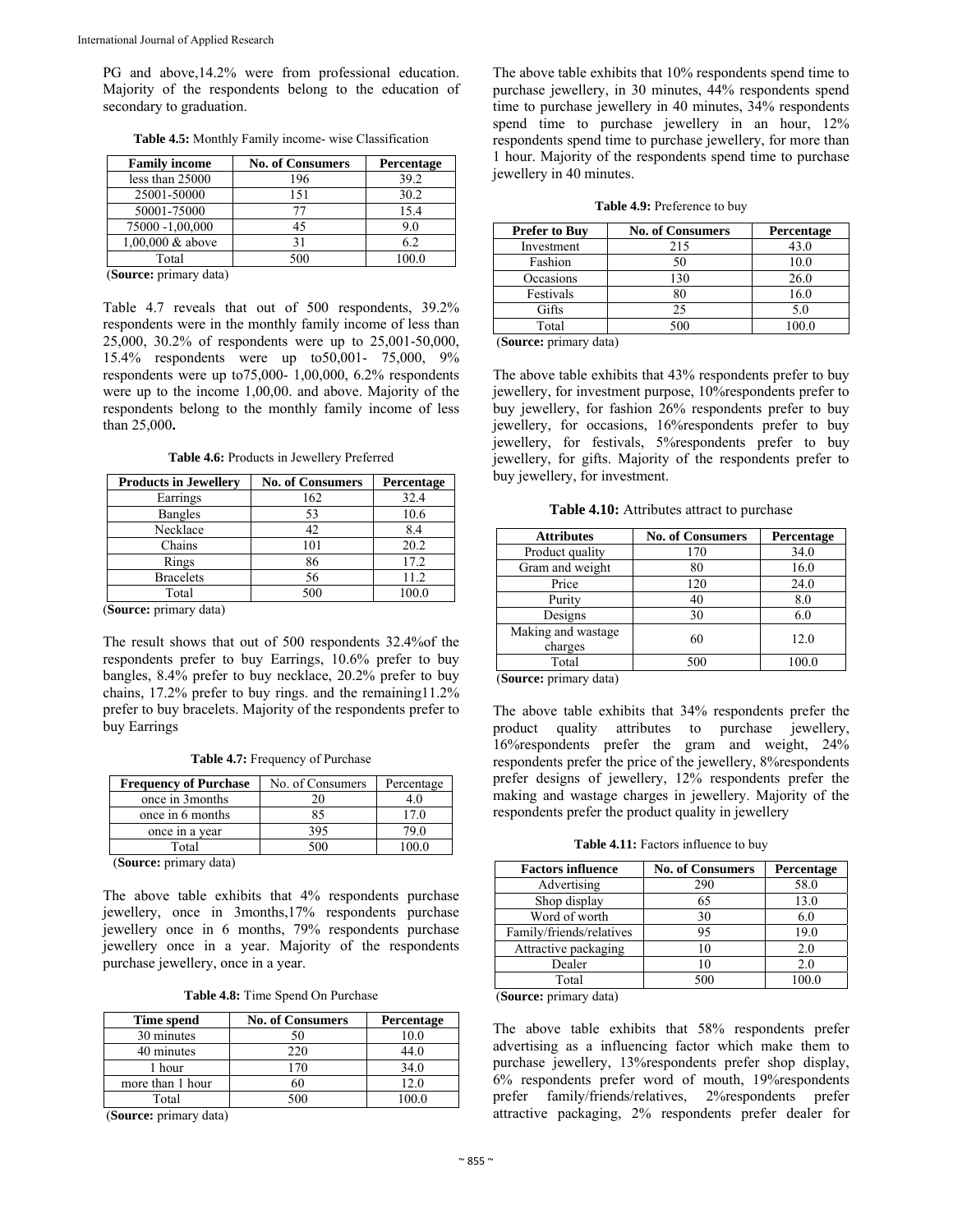purchasing the jewellery. Majority of the respondents prefer advertising as influencing factor to purchase jewellery.

#### **Interpretation**

**HO: There is no significant relationship between consumer preference for type of jewellery products and gender of the consumers.** 

**Table 4.12:** Relationship between Type of jewellery products and Gender of the Consumers

|        | <b>Jewellery Products</b> |                |                 |        | <b>Total</b> |                  |     |
|--------|---------------------------|----------------|-----------------|--------|--------------|------------------|-----|
| Gender | <b>Earrings</b>           | <b>Bangles</b> | <b>Necklace</b> | Chains | <b>Rings</b> | <b>Bracelets</b> |     |
| male   | 63                        |                |                 | 34     | 40           | 24               | 181 |
| female | 99                        | 40             | эJ              | 67     | 46           | ے د              | 319 |
| Total  | 162                       | ر ر            | 42              | 101    | 86           | Эb               | 500 |
| $\sim$ | $\cdots$                  |                |                 |        |              |                  |     |

(**Source:** primary data)

Chi square value=  $15.887$ . df =5, table value at 5 per cent level of significance=11.070

Hence the computed chi-square value is more than the table value. So, the hypothesis is rejected. It is concluded that there is a relationship between consumer preference for type of jewellery Products and gender of the consumers.

**HO: There is no significant relationship between consumer preference for type of jewellery products and age of the consumers.** 

**Table 4.13:** Relationship between Type of jewellery products and Age of the Consumers

|           | <b>Jewellery Products</b> |                |                 |               |              |                  |              |
|-----------|---------------------------|----------------|-----------------|---------------|--------------|------------------|--------------|
| Age       | <b>Earrings</b>           | <b>Bangles</b> | <b>Necklace</b> | <b>Chains</b> | <b>Rings</b> | <b>Bracelets</b> | <b>Total</b> |
| 18-30     |                           |                |                 |               |              |                  | 58           |
| $31 - 40$ | 28                        |                |                 |               |              |                  |              |
| $41 - 50$ | 54                        |                | 20              | 44            |              |                  | 194          |
| above 50  | 63                        |                |                 | 30            | 19           | 25               | 165          |
| Total     | 162                       |                |                 | 101           | 86           | 56               | 500          |

(**Source:** primary data)

Chi square value= 27.886. df =15, table value at 5 per cent level of significance=24.996

Hence the computed chi-square value is less than the table value. So, the hypothesis is rejected. It is concluded that there is relationship between consumer preference for type of jewellery Products and age of the consumers.

**HO: There is no significant relationship between consumer preference for type of jewellery Products and marital status of the consumers.** 

|                       | <b>Jewellery Products</b> |                |                 |               |              |                  |              |
|-----------------------|---------------------------|----------------|-----------------|---------------|--------------|------------------|--------------|
| <b>Marital status</b> | Earrings                  | <b>Bangles</b> | <b>Necklace</b> | <b>Chains</b> | <b>Rings</b> | <b>Bracelets</b> | <b>Total</b> |
| married               | 141                       | 46             | 34              | 90            | 83           |                  |              |
| Unmarried             |                           |                |                 |               |              |                  |              |
| Total                 | 162                       |                |                 | 101           | 86           | .30              | 500          |
| $\sim$<br>$\sim$      |                           |                |                 |               |              |                  |              |

**Table 4.14:** Relationship between Type of jewellery products and marital status of the Consumers

(**Source:** primary data)

Chi square value=  $10.721$ . df =5, table value at 5 per cent level of significance=11.070

Hence the computed chi-square value is less than the table value. So, the hypothesis is accepted. It is concluded that there is no relationship between consumer preference for type of jewellery Products and marital status of the consumers.

**HO: There is no significant relationship between consumer preference for type of jewellery products and educational qualification of the consumers.** 

**Table 4.15:** Relationship between Type of jewellery products and Educational qualification of the Consumers

|                         | <b>Jewellery Products</b> |                |                 |               |              |                  |              |
|-------------------------|---------------------------|----------------|-----------------|---------------|--------------|------------------|--------------|
| <b>Education</b>        | <b>Earrings</b>           | <b>Bangles</b> | <b>Necklace</b> | <b>Chains</b> | <b>Rings</b> | <b>Bracelets</b> | <b>Total</b> |
| Up to matriculation     |                           |                |                 | 23            |              |                  | 119          |
| secondary to graduation | 66                        | 20             |                 | 40            | 27           | 24               | 207          |
| PG & above              |                           | 20             |                 | 22            | 10           |                  | 103          |
| Professional            | 16                        |                |                 |               | 1 ^          |                  |              |
| Total                   | 162                       | 53             | 42              | 101           | 86           | 56               | 500          |

(**Source:** primary data)